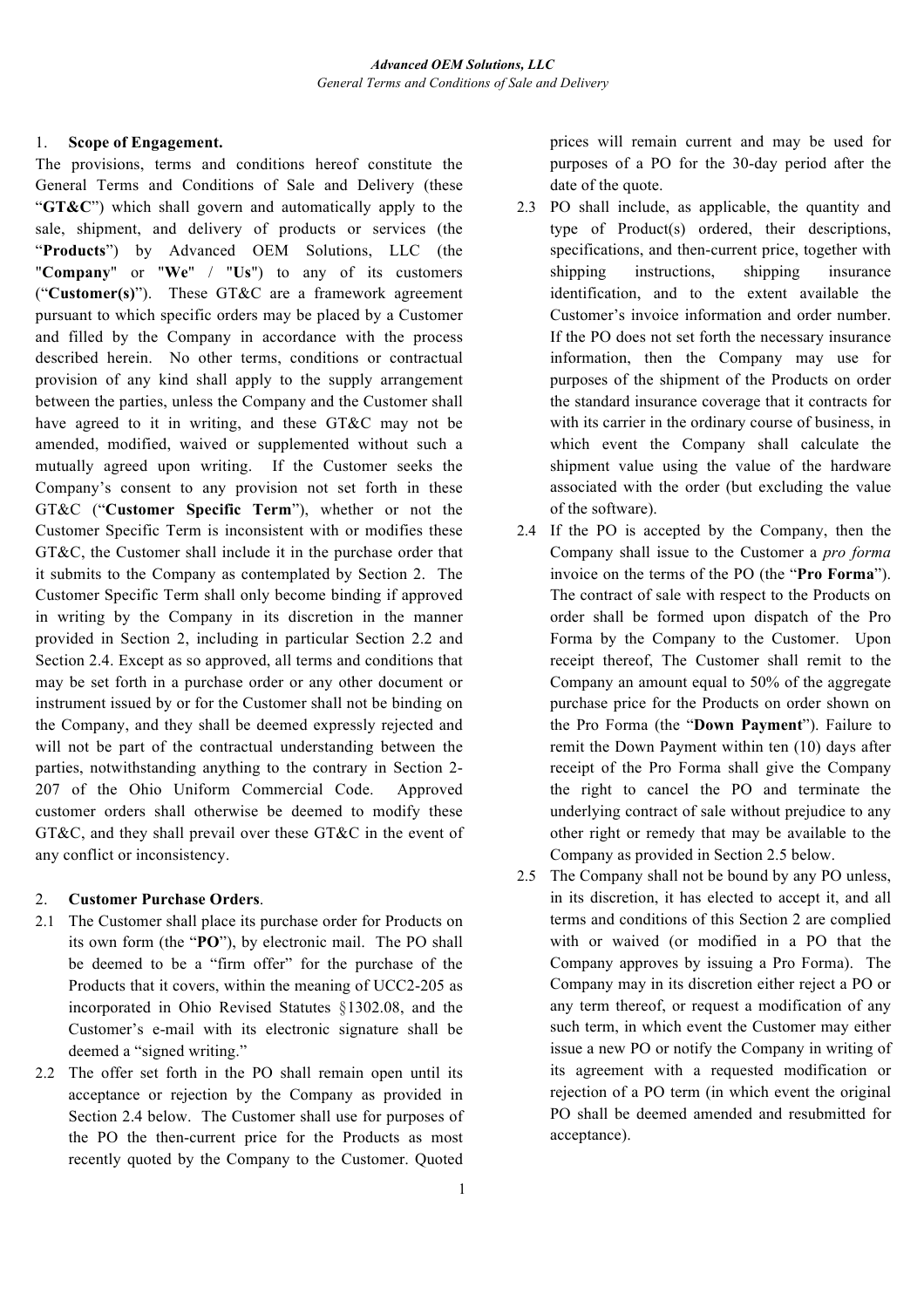## 3. **Modifications to Products On Order**

- 3.1 The Customer acknowledges that, consistent with industry practice, the Company may elect to make reasonable changes or modifications to the specifications, design or other element of a Product, while an accepted PO is being processed. The Customer shall accept delivery of any such Product, as so modified or changed, and the Product shall be deemed to be a standard Product conforming with the PO.
- 3.2 The Company will use its good faith efforts to give Customers advance notice of any planned change or modification to Products. It shall collaborate with Customers to extent it deems necessary to insure a reasonable market introduction and acclimation to the changes or modifications that are effectuated.
- 3.3 In no event will the Company be required to upgrade any Product that has been delivered before a change or modification to an element thereof has been adopted.
- 3.4 The Company reserves the right to discontinue or cease to offer any Product type, at its option and in its discretion, provided that the Company shall perform under previously accepted but unfilled POs in accordance with their terms and these GT&C notwithstanding the Company's determination to discontinue or cease to offer the Product type prospectively.

#### 4. **Payments**

- 4.1 The Customer shall pay the balance of the purchase price for the Products, after crediting the Down Payment, promptly upon its receipt of the Company's notification that the Products on order are ready for shipment. The Products shall be shipped upon receipt of payment in full from the Customer. Timely payment is of the essence**.** If the Customer does not remit the entire amount due for the readyto-ship Products within ten (10) days after receipt of the corresponding notification, then the Company shall be entitled to treat the PO as terminated as a result of the Customer's failure to perform. In such event, the Customer acknowledges that it would be extremely difficult and impractical to assess actual damages suffered by the Company. Consequently, the Company shall be entitled to retain the Down Payment as liquidated damages, not a penalty, representing a valid and final estimate of actual damages, including but not limited to lost production capacity, resulting from such breach of these GT&C.
- 4.2 In the event that with respect to any PO the Company has agreed to payment terms that provide for the remittance of any portion of the purchase price after shipment, then any amount that is not paid when due shall bear interest accruing

at the rate of one and a half percent (1.5%) per month, from the due date until the payment date. If such default rate exceeds the highest allowed rate under State law, then it shall be deemed decreased as necessary to comply with law.

- 4.3 Any discount, credit, allowance or other deduction from the purchase price must be expressly confirmed by the Company in writing. Prices quoted in a currency other than Unites States Dollars are based on the exchange rate on the date of the quote, as announced in the Wall Street Journal (New York edition). Prices will be invoiced on the basis of the currency exchange rate in effect on the date of confirmation of a PO.
- 4.4 The Customer shall not assert any setoff right against the purchase price of Products unless the Customer seeks to enforce a binding nonappealable judicial order, or we have acknowledged the validity of the setoff in writing.
- 4.5 The Customer shall make all payments due hereunder by good check or wire or electronic transfer to the bank account designated by the Company, and it shall indemnify the Company for any collection costs incurred as a result of the Customer's failure to make timely payments, including but not limited to reasonable legal fees. Payments shall be considered completed only to the extent the Company can freely dispose of the funds at its bank.

# 5. **Delivery Terms.**

- 5.1 The delivery terms applicable to all Products subject to an accepted PO shall be as follows:
	- For shipments to addresses within any of the 50 States of the United States of America: FOB (our designated point of origin), on a freight collect basis.
	- For shipments to addresses outside of the USA: Ex Works (our designated delivery point).
	- For purposes of this Section 5.1, the designated point of origin or delivery, as the case may be, shall be as agreed by the parties and memorialized in the Pro Forma.

FOB and Ex Works shall have the meaning assigned to such terms in the INCOTERMS 2010, or such later version of the INCOTERMS as may be published.

5.2 Shipping and insurance costs are not included in any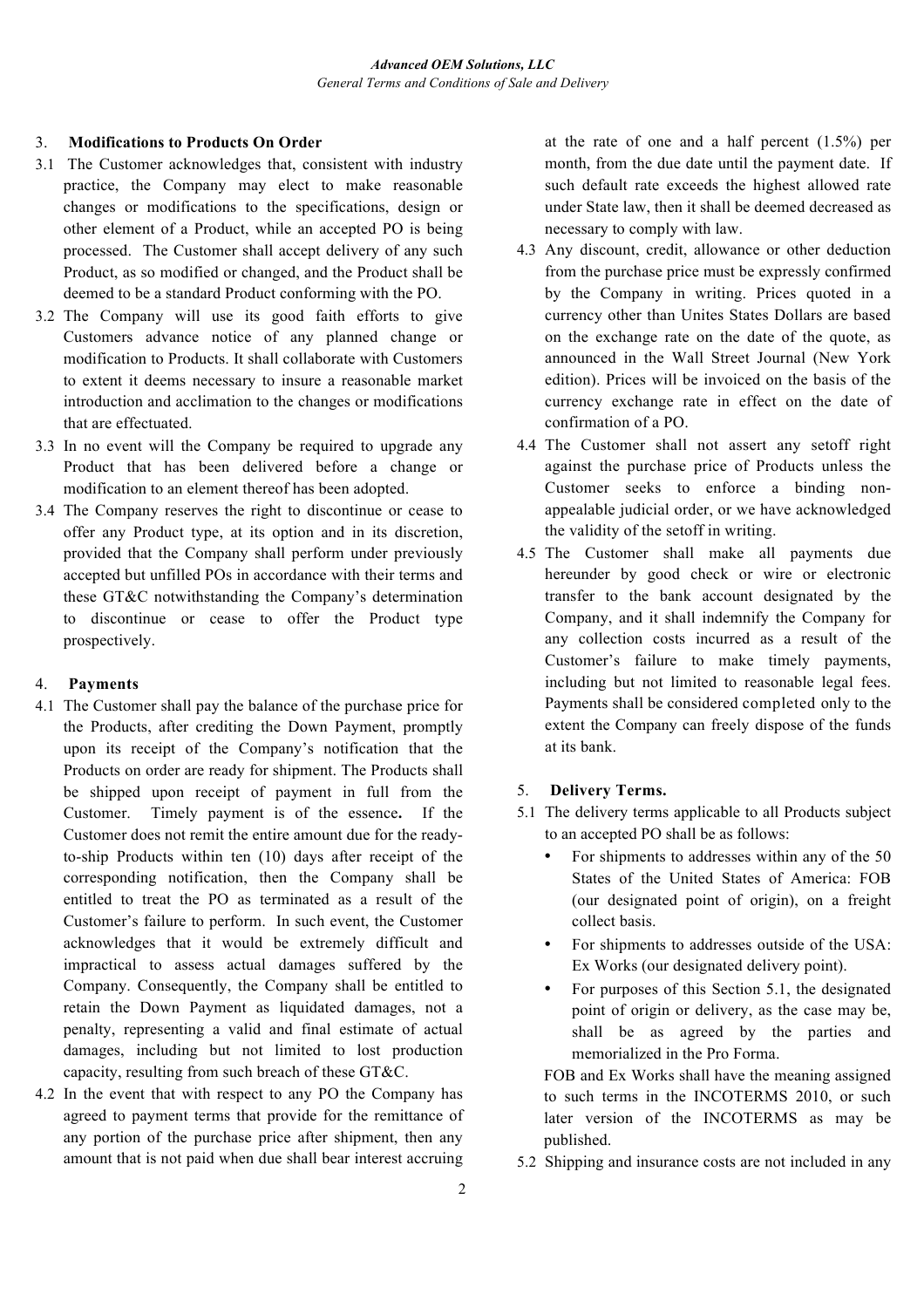quote by the Company, it being acknowledged that such costs will vary based on the individual shipment. The purchase price quoted shall also not include sales or like taxes, customs, duties (including, but not limited to import duties), and all other charges and taxes levied or imposed with respect to the sale and delivery of the Products. If any such tax or charge is required to be collected by the seller, including by way of example sales taxes, the amount thereof will be added to the amount payable by the Customer upon receipt of the ready-to-ship notification

5.3 The Customer shall be responsible for clearance of customs in the United States and the country of destination, and for the payment of all duties and other charges that may be due. If the Products transit through any territory in which customs must also be cleared, then the Customer shall likewise be responsible for all necessary steps to comply with applicable procedures and for payment of all duties or other charges that may be imposed in the intermediary jurisdiction. The Customer shall at all times strictly comply with all of export and import laws, including but not limited to any licensing requirements, that may apply to the delivery of the Products.

#### 6. **Delivery Time; Partial Delivery.**

- 6.1 The normal delivery lead time for Products subject to an accepted PO is between four to six weeks after the date of receipt of the Down Payment. It is possible, however, that inventory shortages or production capacity shortfalls may prolong the delivery lead time. The Company will be entitled to allocate production capacity in its discretion, and delivery times should be treated as estimates that are not guaranteed, and they may be subject to changes based on the individual facts and circumstances of each order.
- 6.2 The Company will use commercially reasonable efforts to deliver Products as close as reasonably possible to the applicable estimated dates. However, the Company shall in no event be responsible for delays in delivery, nor shall it be liable for any losses, expenses, or damages that may be resulting therefrom, or for shipment costs of carriers that may accelerate the delivery time for Products.
- 6.3 Customer agrees that partial shipments shall be permitted and that the Company may invoice each shipment separately.

# 7. **Sale to End-Users Only; Excluded Industries; Intellectual Property; Representations and Warranties.**

7.1 The Customer may sell Products only to end-users purchasing it in the ordinary course of business. The Customer shall not otherwise sell, distribute or lease the Products, nor shall it export any Products, without our prior written approval and, if required, applicable regulatory approvals. In particular, the Customer shall not transfer any Products, whether or not for consideration, to any person, entity or governmental agency or body identified by the U.S. government or by any applicable Federal, State or local law or regulation as being prohibited from acquiring Products or any of their components. The Customer shall not, and it shall cause all purchasers of the Products not to, offer, advertise, market, promote, sell, distribute, license, or otherwise make any Products available to any person or entity engaged in a business involving in any way nuclear and/or power generation activities ("**Excluded Activities**"), and the Customer shall be responsible for any Loss (as defined in Section 9.2) arising from the use of any Product in connection with an Excluded Activity if the Products at issue originated (directly or indirectly through intermediate transferees) from the Customer. The Customer shall defend, indemnify and hold the Company harmless from or against any and all claims, demands or causes of action arising from Customer's breach of this Section 7.1.

7.2 Customer acknowledges that the Company owns and shall, at all times (including after the sale of the Products), retain all right, title and interest in and to the intellectual property incorporated in or otherwise associated with the Products including but not limited to patents, trademarks, copyrights, trade secrets, proprietary technology including programs, software, source code, code listings, software documentation, maintenance data, methods, technical information, algorithms, analysis and/or know-how used or contemplated in connection with the Company's Products (the "**Company IP**"). The Customer or any of its Authorized Personnel (as defined in Section 13 below), shall not, directly or indirectly, open or disassemble any system embodied within the Product that is not bare or access to which is otherwise interdicted, and/or, directly or indirectly, copy, reverse engineer, deconstruct, or otherwise decompile any of the Products, manufacture, license for manufacture or any other commercial exploitation, market, distribute, sell, patent, trademark, attempt to or file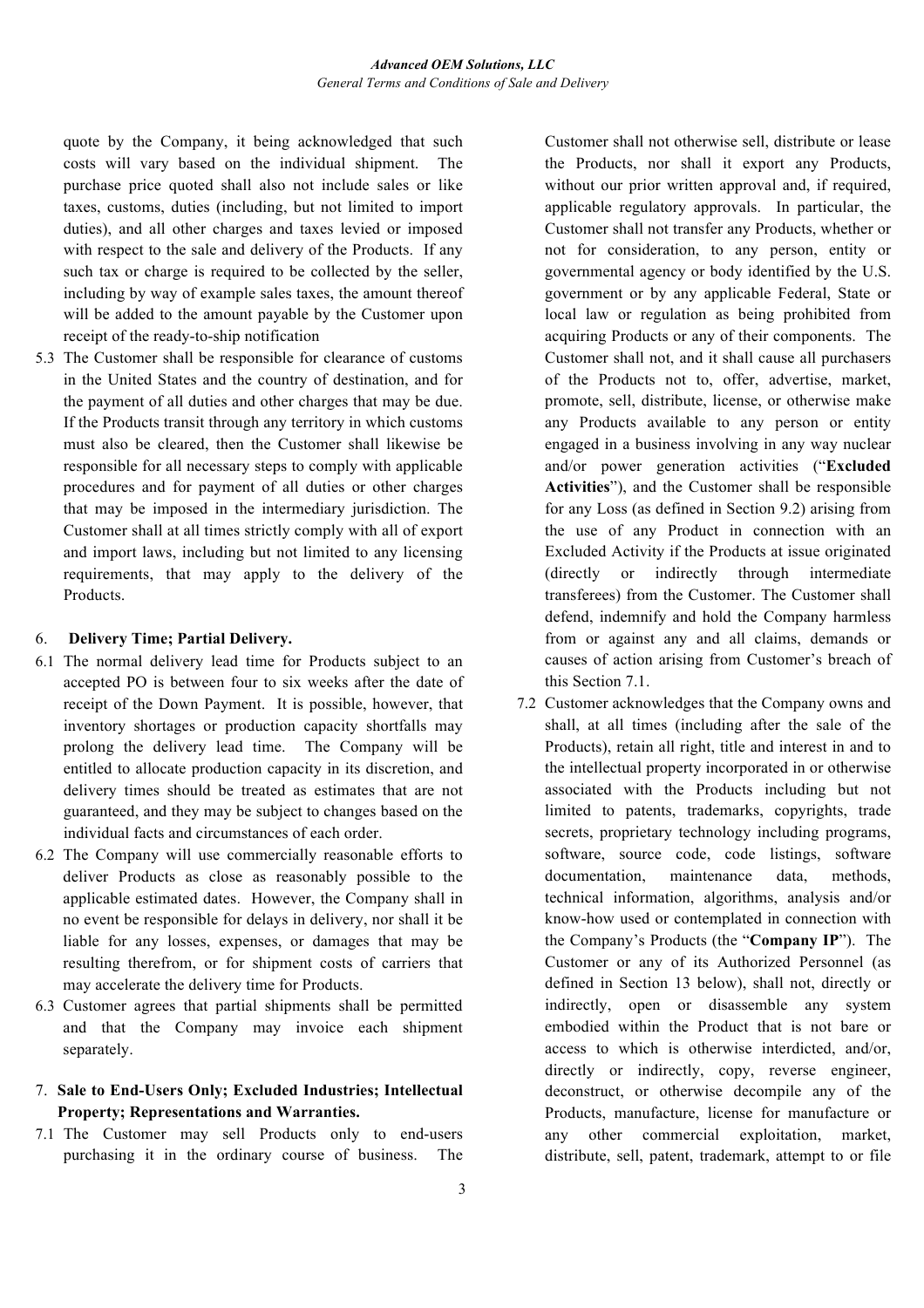for patent or trademark protection, or claim any right to any of the Company IP, in the United States or any other jurisdiction. The Customer acknowledges and agrees that this Section 7.2 shall apply to, and that the Company IP includes all right, title and interest in and to, the Company's phased array ultrasonic and/or multi-channel ultrasonic electronic modules, hardware and software, in any jurisdiction worldwide.

- 7.3 Any software embodied within Products shall be deemed Company IP and be governed by separate license agreement(s) which will be furnished to the Customer at the time of delivery (or such other times as may be fixed in the Company's normal course of business). Neither title to the software, nor any proprietary rights or usage rights associated with the software other than those set forth in the applicable license that may be associated with the software, shall be transferred to the Customer. The software comprises proprietary information and technology of the Company, and the Customer is required to adhere to the nondisclosure obligations set forth herein and in the aforementioned license agreement(s).
- 7.4 During a period of five (5) years as of the delivery date of the Products pursuant to these GT&C, Customer shall permit an authorized representative of the Company, upon reasonable prior notice, to inspect the Products (whether in Customer's or end-user's facilities) in order to verify compliance with the provisions of this Section 7. Customer undertakes to use its best efforts to ensure compliance with the foregoing by all Authorized Personnel (as defined in Section 13 below) including its end-users.
- 7.5 The Customer represents and warrants as follows:
	- (a) The Customer is a valid legal entity duly formed and existing in good standing under the laws of\_\_\_\_\_\_\_\_\_\_\_, with the legal capacity to enter into binding agreements. The corporate registration documents delivered by the Customer to the Company are true and accurate in all respects, and they evidence the legal existence and good standing of the Company.
	- (b) The Customer has taken all internal company action to authorize the execution and performance of these GT&C, and the signature hereof by Mr. **Example 2.1** is binding the Customer to the obligations set forth in these GT&C.
	- (c) The Customer has not collaborated or colluded

with any competitor of the Company or other person or entity, with a view to copying, selling, licensing, marketing or distributing by any means the Product or any Company IP, nor the Customer have any intention to engage in any such collaboration or collusion. The Customer is entering into these GT&C in order to resell the Product to end-users in the normal course of business. The Customer is familiar with the general market for the Product, the businesses and individual customers to whom the Product is marketed, and the Customer is entering into these GT&C so as to engage in business activities consistent with the ordinary course of business activities of the buyers and licensees of the Company's products in the marketplace, and it has no intention to compete with the Company or to misappropriate any Company IP through copying, dissembling, or reselling in any manner other than as permitted herein.

7.6 The Customer acknowledges that the provisions of this Section 7 are essential inducements to the Company's agreement to establish a supply arrangement with the Customer and any breach thereof by Customer or any of its Authorized Personnel will cause irreparable harm that may not be remedied by a monetary damages award. The Customer further acknowledges that any material breach of this Section 7 would cause severe actual and consequential damages to the Company, including but not limited to loss of market share to competitors (who may, for example, secure access to the Company's IP and misappropriate its use so as to compete and enable others to compete with the Company), loss of goodwill, lost sales, and reputational prejudice. Further, the Customers acknowledges and agrees that the precise amount of damages following any breach of this Section 7 or Section 12 below (*Confidentiality*) is extremely difficult or impracticable to calculate, and therefore, the Customer agrees that if Customer (including any of its owners, officers, agents and representatives) breaches any provision under Sections 7 or 12 to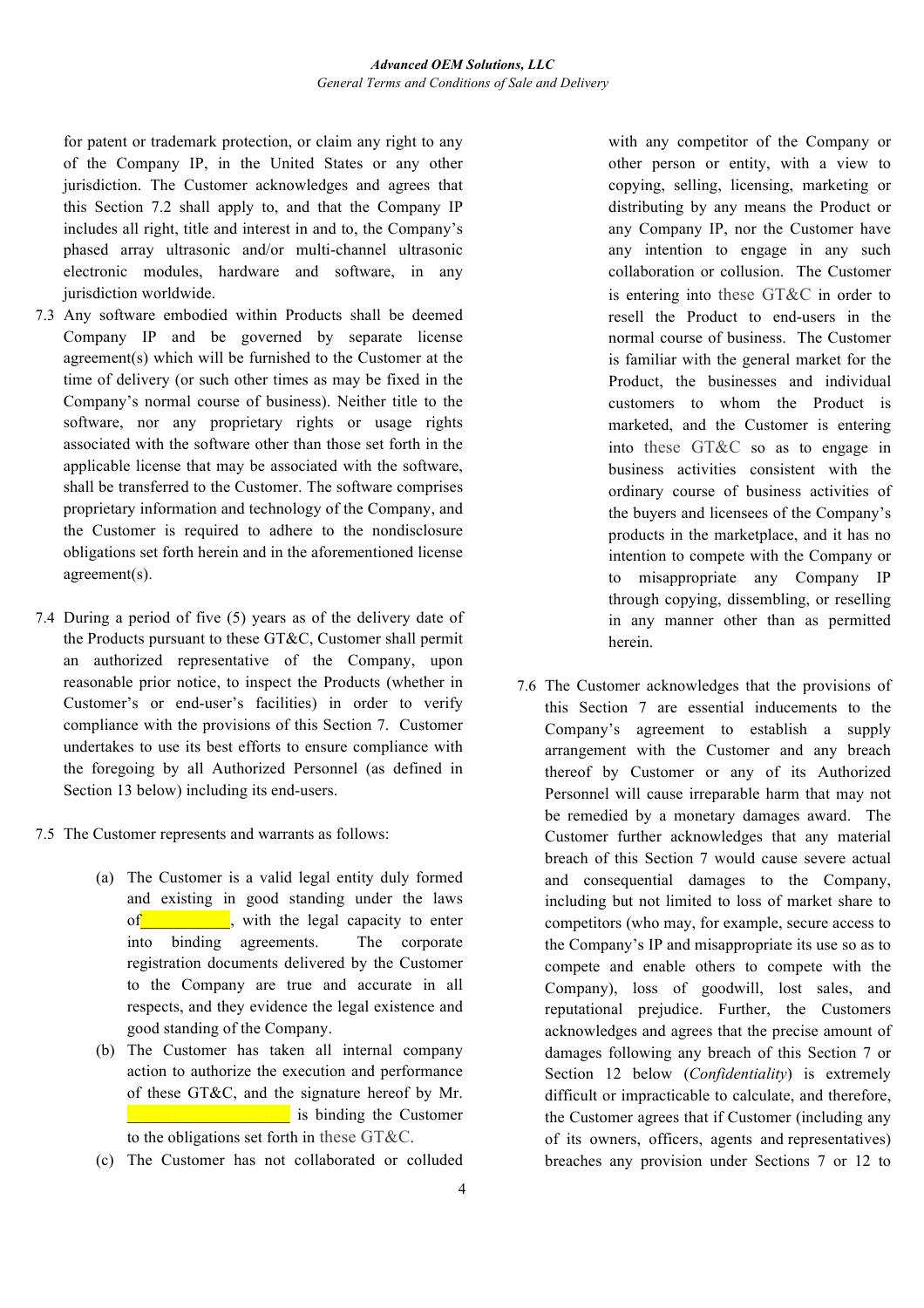these GT&C, the Company shall be entitled to receive from Customer and the Personal Guarantor (as defined below), jointly and severally, not as a penalty, but as liquidated damages, the sum \$2,000,000 for each discrete core of operative facts that constitutes a breach of Sections 7 or 12 (i.e such amount shall be due at the time when the breach is committed and it will be the single payment of liquidated damages due for the breach at issue whether or not it continues). The payment of liquidated damages shall be without prejudice to Customer's right to seek equitable relief as provided herein. If and to the extent allowed under the applicable rules of procedure, and in particular with respect to continuing breaches, the Company shall have the right to make an election of remedies and choose actual damages over liquidated damages (and vice versa) or, at its option, seek supplemental awards of damages to compensate for the Company's actual loss over the liquidated damages herein specified. Without prejudice to any remedy at law that it may have, therefore, the Company shall be entitled to obtain an injunction, a temporary restraining order or other equitable relief to prevent or enjoin any actual or threatened breach of this Section 7.

## 8. **Warranty; Defective or Non-conforming Products.**

- 8.1 The Products are covered by a general Company Limited Warranty upon the terms and subject to the conditions applicable at the time of delivery (the "**Limited Warranty**"), a copy of which shall be delivered to the Customer at that time. This Limited Warranty extends to the original Customer only and is non-transferable to any third party including Customer's clients. The Company reserves the right to modify the terms of the Limited Warranty, provided that such modification shall not affect Products subject to an accepted PO.
- 8.2 OTHER THAN THE LIMITED WARRANTY PROVIDED ABOVE, ALL PRODUCTS ARE SOLD "AS-IS."

The Company expressly disclaims any warranty other than the Limited Warranty, including but not limited to the implied warranties of merchantability and fitness for a particular purpose provided for by the UCC, and any other warranty that may be disclaimed under applicable law. Any claim based on any warranty other than the Limited Warranty shall be invalid and without basis, and in any proceeding to enforce it the claim shall be dismissed with prejudice upon simple motion to dismiss for failure to state a claim or like procedural device.

8.3 Upon delivery, the Customer shall inspect the Products for quantity, conformity and defects. Customer shall give the Company written notice regarding any shortages, non-conforming or defective Products not later than ten days after receipt of the associated shipment.

8.4 The Company shall investigate the Customer's claim, and the parties shall work collaboratively to process the claim and find a mutually acceptable resolution consistent with the terms hereof.

## 9. **Limitation of Liability**

- 9.1 THE PROVISIONS OF THESE GT&C ALLOCATE THE RISKS BETWEEN THE COMPANY AND THE CUSTOMER, PRICING CHARGED BY THE COMPANY REFLECTS THIS ALLOCATION OF RISK, AND BUT FOR THIS ALLOCATION AND LIMITATION OF LIABILITY, THE COMPANY WOULD NOT HAVE ENTERED INTO A SUPPLY ARRANGEMENT WITH THE CUSTOMER OR AGREED TO SELL AND DELIVER PRODUCTS ON THE CONDITIONS HEREOF.
- 9.2 The Company shall in no event be liable for any loss, injury death, or damages of any kind ("**Losses**") resulting from the use, integration, licensing, or other application by the Customer of any Products purchased from the Company. Without limiting the generality of the foregoing, the Company shall not be liable for any use of a Product in conjunction with other products, for any equipment, part or component added to a Product, for any modification, refitting, adaptation, alteration or other change to the Product as delivered and manufactured by the Company, for any use of a Product by the Customer or Customer's clients to render services or to perform other business activities of the Customer, for any negligent use of a Product or use that otherwise falls below norms or standards of conduct applicable in the circumstances or (including but not limited to failure to properly train or supervise employees or other person using Products), for any designs or other adjustment to a standard version of such Product made by the Company to fit the Customers' needs, for misuse, abuse, neglect, or accident in storage, handling, installation, application, or use of the Product, including without limitation any Loss resulted from the manner in which the Customer or anyone other than the Company has handled the bare modules, or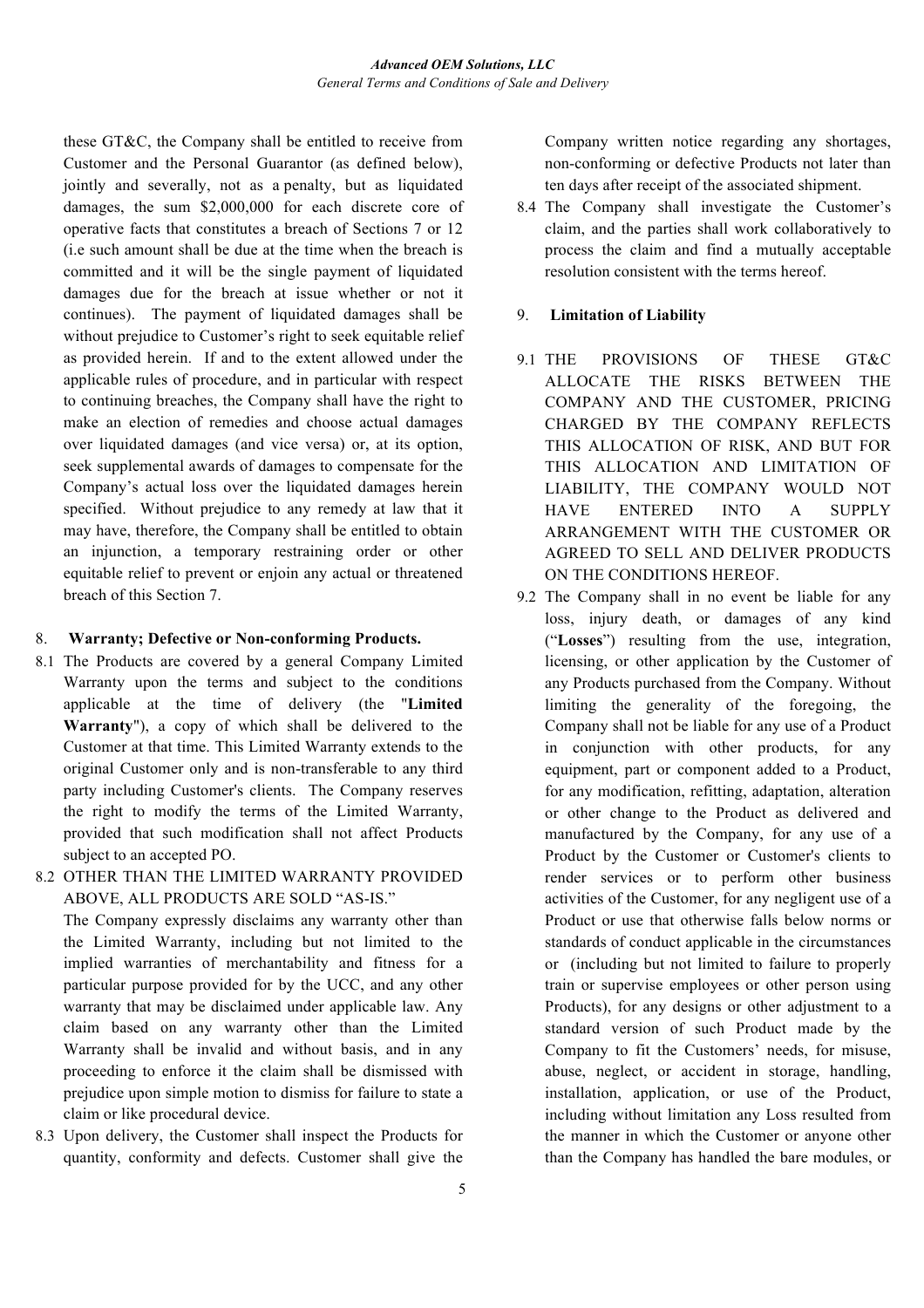from misinterpretation of the Products' features and specifications, or any alteration, repair, derivation, upgrade, or modification of any kind conducted in connection with the Product by the Customer or any one acting within its control or in concert with the Customer, or as a direct or indirect transferee of the Customer, as well as for infringement of any third party intellectual property right in connection with the use of Products, and any other act or omission by the Customer or persons under its control. The Customer shall indemnify and hold the Company, and the Company's directors, officers, employees, agents, and other affiliates, harmless from and against any such Loss, as well as any Loss that may arise as a result of from a breach of any covenant, representation or warranty made hereunder by the Customer.

- 9.3 The Company shall not be liable for any consequential, indirect, punitive or other special damages, including but not limited to damages arising out of losses of profits, revenue or goodwill, that may be incurred by the Customer or any third party affiliated with the Customer (including without limitation its clients), in any action, whether in contract, tort, or otherwise, even if the Company was advised of the possibility of such damages.
- 9.4 The Company shall in no event be liable for Losses associated with any Product that are in excess of the purchase price thereof as set forth in the applicable PO.
- 10. **Force majeure.** We shall not be liable to Customer or any other person for any failure or delay in the performance of any obligation in connection with a PO and/or these GT&C due to unforeseen or unavoidable events beyond our reasonable control, including, but not limited to, acts of God, fire, storm, flood, earthquake, explosion, accident, transportation embargoes or delays, breakdown in machinery or equipment, acts of an enemy, wars, riots and public disorder, sabotage, strikes, lockouts, labor disputes, labor shortages, work slowdown, stoppages or delays, shortages or failures or delays of energy, materials, supplies or equipment, and acts or regulations or priorities of the federal, state or local governments. The foregoing shall also apply if such circumstances occur in connection with our suppliers or sub-contractors or during an existing delay in performance.

When the event operating to excuse performance by either party shall cease, performance shall resume until all contractually required Products have been completed. Notwithstanding the foregoing, if the delay in performance pursuant to this Section 10 is not merely temporary, both parties shall be entitled to terminate the PO without incurring any liability of any kind by providing the other party with a twenty (20) days prior notice, provided however that the relevant event operating to excuse performance has not yet ceased upon the expiration of such twenty (20) days period.

## 11. **Passage of Risk.**

The risk of loss passes from us to the Customer upon our delivery of the Products to the carrier (or the Customer or an agent of the Customer other than the carrier, as the case may be) at the point stipulated under the applicable INCOTERMS as the time and place where risk of loss is transferred. The parties acknowledge that, unless otherwise agreed to in writing, the point of delivery shall be as designated in the applicable Pro Forma. Notwithstanding the transfer of the risk of loss and physical possession of the Products to the Customer, if the Company shall have extended payment terms to the Customer allowing the Customer to pay the purchase price of such Products after shipment, then the Company shall retain sole and exclusive title to the Products shipped until payment in full has been received. The Customer hereby grants a security interest to the Company with respect to any such Products, in consideration of and as an express condition to extending payment terms beyond shipment. The Customer hereby further gives the power of attorney authorizing the Company to file a UCC-1 financing statement in the public records of the state and/or county of delivery to perfect that security interest, as the Company may deem necessary in its sole discretion, and the Customer shall insure that no superior security interest is granted to any third party until payment in full has been made.

12. **Confidentiality.** It is acknowledged that, in connection with the supply arrangement and business relationship hereby contemplated, each party may have access or obtain certain Confidential and Proprietary Information (as defined below) of the other party. Each party undertakes that without the prior written approval of the other party, or as explicitly permitted hereunder, it shall not use or disclose, any such Confidential and Proprietary Information to any third party except its employees or consultants on a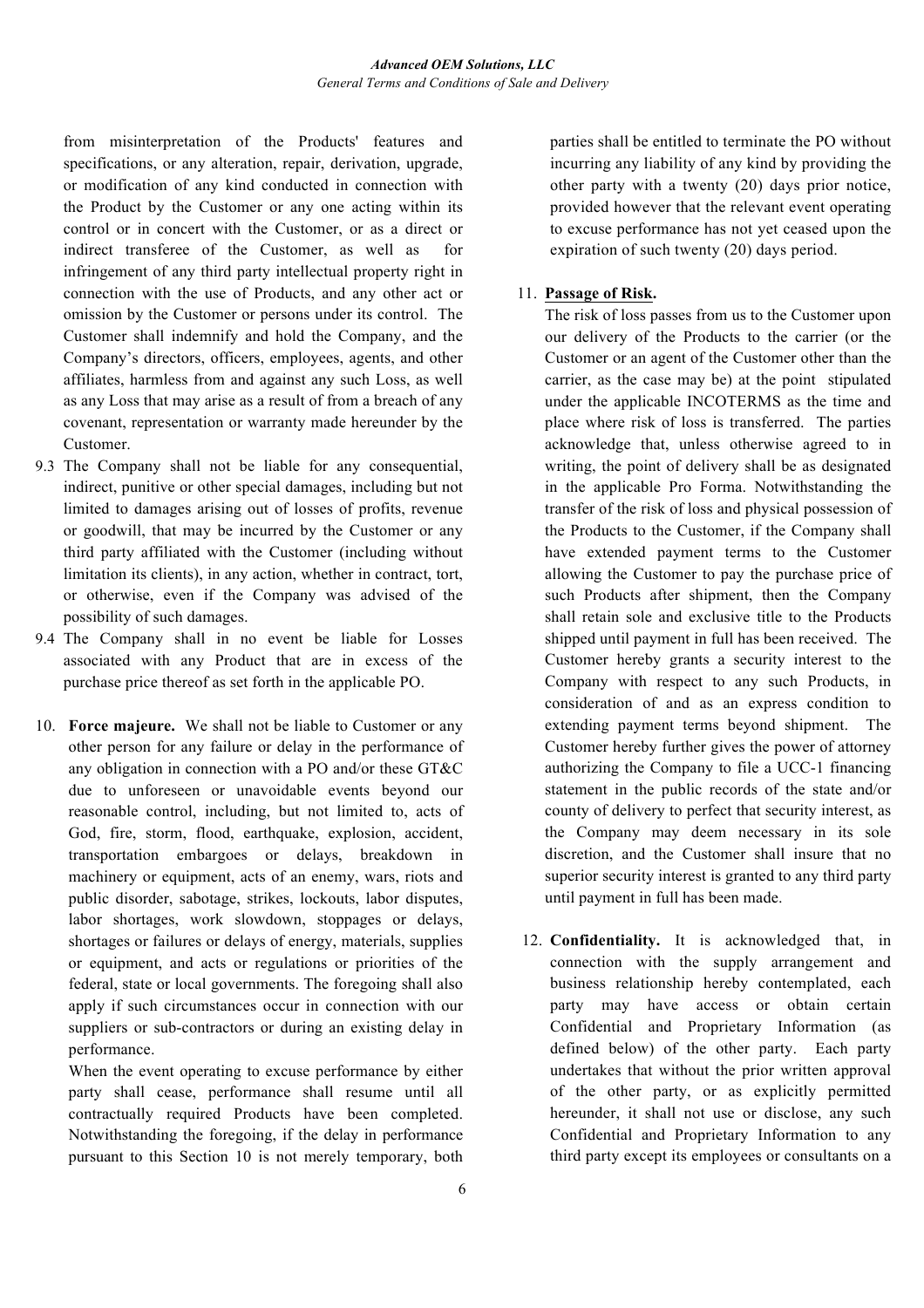need-to-know basis and following their undertaking to abide by confidentiality obligations consistent with those set forth herein (and provided that such party shall remain fully liable for any breach by such employees or consultants)**.** 

At all times, the receiving party shall take such steps as may be reasonably necessary to prevent disclosure of the other party's Confidential and Proprietary Information to third parties, and shall afford at least the same level of security as is afforded to the receiving party's own confidential information.

"*Confidential and Proprietary Information*" shall mean any nonpublic information regarding the respective parties' business, operations and business plans, pricing, suppliers, products, financial information, relationship of the parties herein (including the terms of these GT&C, or any issued PO) and all intellectual property rights, trade secrets developed in conjunction thereof, including information concerning the Company IP and/or know how used or contemplated to be used in connection with the business or Products.

Each party herein undertakes to immediately notify the other party of any suspected security breach or disclosure of any Confidential Information.

13. **Assumption of Liability; Bankruptcy.** Customer shall use its best efforts to ensure compliance with the provisions of Sections 7 ("*Sale to End-Users Only; Excluded Industries; Intellectual Property; Representations and Warranties*"), and 12 ("*confidentiality*", and together with Section 7, the "**IP and Confidentiality Obligations**") by its employees (including affiliate companies' employees and officers), officers, professionals, agents, clients, partners and/or endusers who have access to the Products as a result of working for or with the Customer (collectively, the "**Authorized Personnel**"), and shall be responsible for any breach hereof by any Authorized Personnel.

Without derogating from the generality of the foregoing, Customer acknowledges that the occurrence of any of the following events shall not in any way enable Customer or any of its Authorized Personnel to avoid strict compliance with any of the terms and conditions herein, and the Personal Guarantor (as defined below) undertakes to continue to personally secure compliance with the Secured Obligations (as defined below) upon and after the occurrence of any of the following:

a) Customer files bankruptcy or is adjudicated a bankruptcy;

- b) Customer is not in good standing or otherwise breaches any representation under Section 7.5 above;
- c) Customer becomes insolvent;
- d) A receiver is appointed for all or a portion of Customer's property;
- e) Customer shall make a general assignment for the benefit of its creditors.
- 14. **Personal Guarantee; Security. The Lines of the Lines Security.** (the "**Personal Guarantor**") hereby unconditionally, absolutely and irrevocably guarantees to the Company the full performance of all of the obligations of the Customer and its Authorized Personnel in connection with the IP and Confidentiality Obligations, as well as the Customer's obligations to make full and timely payment pursuant to Section 4 and to indemnify the Company for Loss pursuant to Section 9 above (collectively, the "**Secured Obligations**")

The Personal Guarantor shall pay, reimburse, and indemnify the Company for any and all damages including reasonable attorneys' fees, court costs, and finance or interest charges arising or resulting from the failure of the Company or any of its Authorized Personnel to observe any of the Secured Obligations. The liability of the Personal Guarantor pursuant to this Section 14 is direct, immediate, absolute, continuing, unconditional, and unlimited upon any breach of the Secured Obligations, and is binding upon the Personal Guarantor and his successors and assigns and shall ensure to the benefit of the Company and its successors and assigns.

The guaranty hereby granted shall be deemed to be a joint and several guarantee of the Secured Obligations, and the Company shall not be obligated to exhaust its rights against the Customer before enforcing the guarantee. To further secure compliance with the Secured Obligations, the Customer and the Personal Guarantor hereby grant to the Company a first priority security interest in all of the Products delivered to the Customer, all of the accounts receivable of the Customer arising on account of its sale of the Products, including but not limited to any modified or upgraded version thereof, and any equity interest, shares of stock, or other security of the Company held by the Personal Guarantor, beneficially or of record, with the right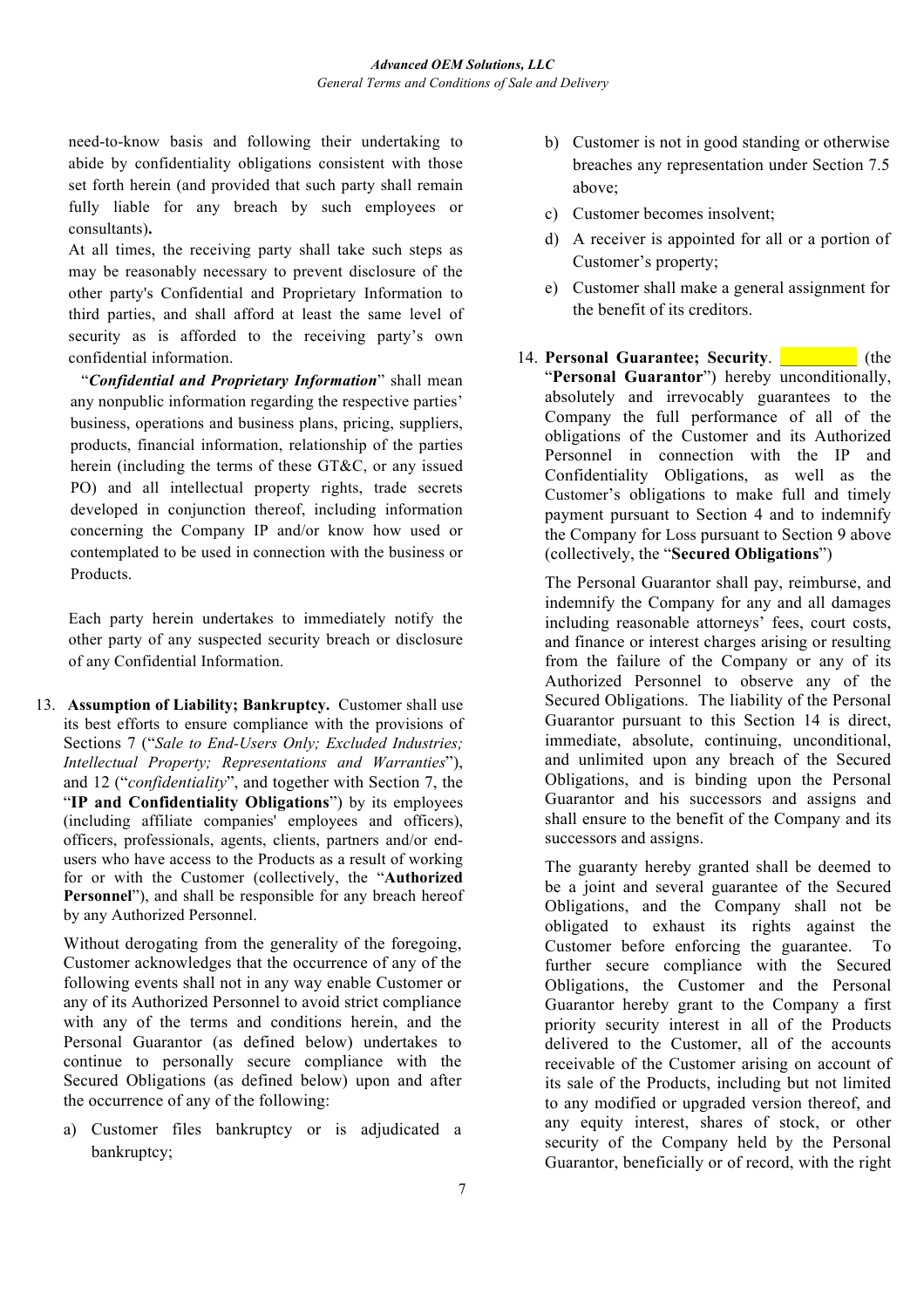to offset any indemnifiable amount. In the event that Customer and the Personal Guarantor fail to indemnify the Company for any Loss incurred as a result of the Customer's breach of a Secured Obligation, upon receipt of the first written demand for such indemnification from the Company, then the Company shall have the right to enforce its security interest and levy on all collateral thereby secured. The Customer and the Personal Guarantor shall, upon requested by the Company take such action and execute and deliver such documents, and take such actions (including filings of recordations of the security interest hereby granted or delivery of share certificates or other instruments evidencing rights to the collateral, as the Company may deem necessary or desirable to formalize the security interest granted hereunder and secure its first priority status.

# 15. **Miscellaneous.**

- 15.1 **Entire Agreement and Amendment.** These GT&C, together with the PO, constitutes the entire agreement of the parties hereto with respect to the subject matter hereof and supersedes all prior understandings between the parties, and may not be amended or modified, except in writing signed by both parties hereto.
- 15.2**Severability.** If any provision or any portion of any provision of these GT&C shall be construed to be illegal, invalid, or unenforceable, such shall be deemed stricken and deleted from these GT&C to the same extent and effect as if it were never incorporated herein, but all other provisions of these GT&C and the remaining portion of any provision which is illegal, invalid or unenforceable in part shall continue in full force and effect.
- 15.3**Construction and Jurisdiction**. These GT&C and any PO or any matter related thereto shall be construed and enforced under the laws of the State of Ohio, USA, including the Uniform Commercial Code ("**UCC**"). The Convention on the International Sales of Goods shall not apply. In connection with any disputes arising from these GT&C or any PO. The parties hereby consent to the exclusive jurisdiction and the convenience of the Court of Common Pleas of Hamilton County, Ohio, and agree to accept service of process by mail, and hereby waive any jurisdictional or venue defenses otherwise available to them. However, notwithstanding the foregoing we shall also be entitled to bring any action against the Customer at its place of jurisdiction as determined by the general law.
- 15.4For any and all disputes and controversies arising from, connected with, or relating to these General Sales

Conditions, any quote issued by Company, or any PO issued by Customer, including relating to their construction, meaning, performance or effect or any breach thereof (collectively "**Disputes**"), the parties agree that prior to initiating formal court procedures, the parties will first attempt to resolve any Dispute directly through good faith negotiations. Either party may deliver to the other a written notice requiring negotiation of the Dispute ("**Notice to Negotiate**"). The parties will seek to resolve Disputes through negotiations, but may escalate the resolution of any Dispute internally as necessary or appropriate at the executive level. If the Dispute has not been resolved within thirty (30) days after the delivery of a Notice to Negotiate, either party may seek:

- i. Interim measure of protection, including injunctive relief, and
- ii. Final resolution, from the Hamilton County, Ohio, USA Court of Common Pleas, and all courts competent to hear appeals therefrom, for that purpose.

## **Personal Guaranty**

The undersigned, being the Personal Guarantor pursuant to Section 14 above, hereby agrees to personally guarantee the timely and complete performance of the Secured Obligations, as further detailed in Section 14 above.

**-----------------------------------------------------------------**

The undersigned hereby agrees that, with or without notice or demand, the undersigned shall reimburse the Company, for all damages and expenses (including counsel fees) incurred by the Company in connection with any breach of the Secured Obligations by the Customer or any of its Authorized Personnel.

This guaranty is a continuing guaranty and shall remain in full force and effect irrespective of any interruptions in the business relations of the Company and the Customer. The undersigned hereby waives (a) notice of acceptance of this guaranty; (b) any presentment and demand for payment of any indebtedness of the Customer; (c) the defense of failure of consideration; (d) any other notice or defense to which the undersigned might otherwise be entitled to.

This guaranty is, and shall be deemed to be, a contract entered into under and pursuant to the laws of the State of Ohio and shall be in all respects governed,